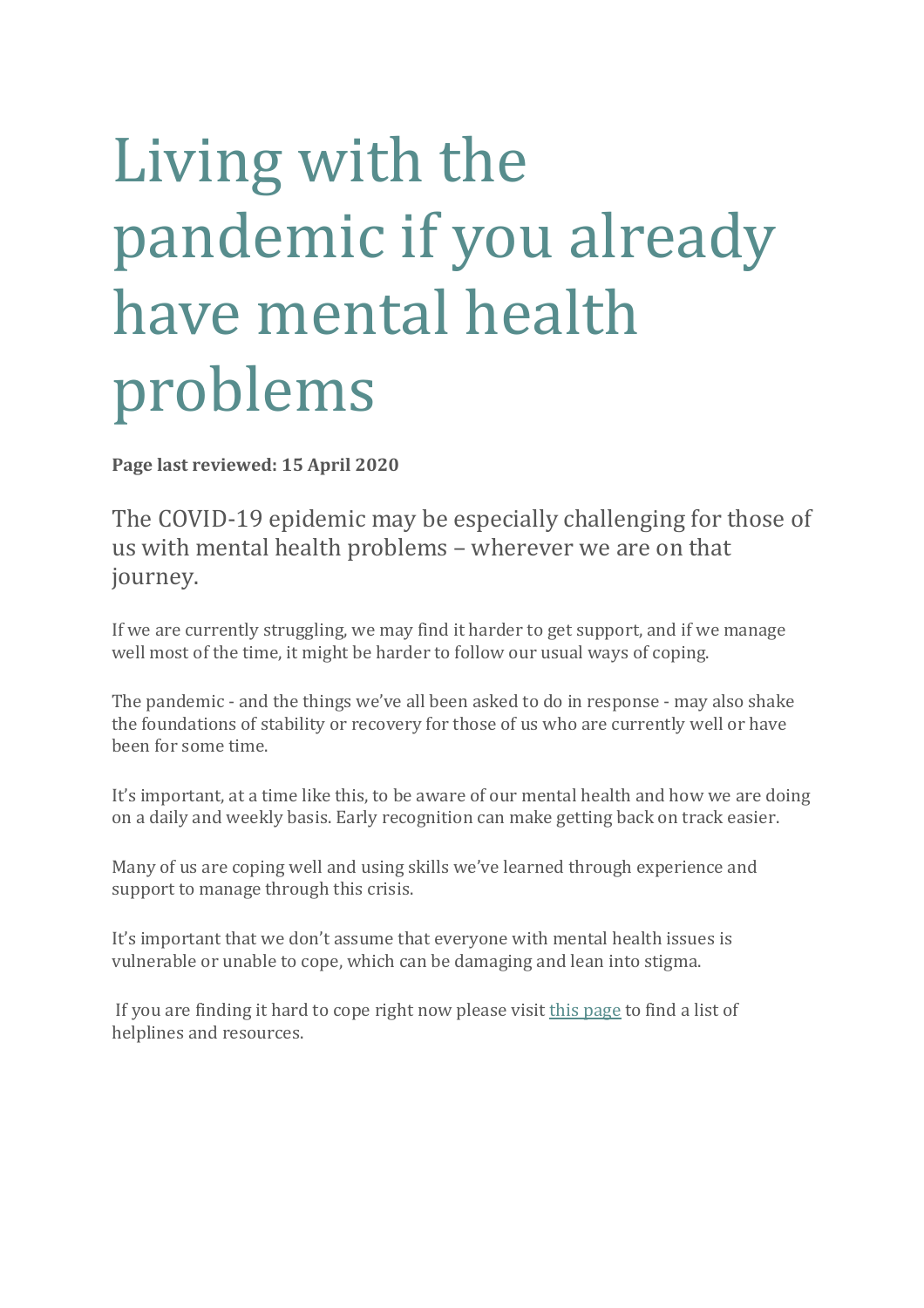# Why might COVID-19 be a big issue for those of us with a lived experience of mental health problems?

Those of us with lived experience of mental health problems are, sadly, more likely to experience inequality and health challenges.

We are more likely to be isolated, we are at greater risk of having other health conditions which make us more susceptible to COVID-19 and we often find it hard to ask for and get support, even at the best of times.

So, what are some of the major concerns?

- 1. Many of us have worked hard to find ways to live with distress or symptoms in a way that allows us to function at home and at work or study. The pandemic and social isolation may undermine these or make us vulnerable to crisis until we find new ways of coping.
- 2. Sometimes, the restrictions on our lives and media reporting of the pandemic can clash with experiences we have had with mental health.
	- If we have **challenges around food and eating**, a change in the type or pattern of eating and shopping can jeopardise our recovery or upset techniques we have learned to keep well.
	- The public health messages and media commentary on the pandemic can be triggering for people who experience **obsessions or intrusive thoughts** relating to contamination or spreading disease. Simple, repeated slogans are needed to persuade people to follow lockdown rules but phrases like 'stay at home, protect the NHS and save lives' can have a huge impact on people if our distress has always made us believe that we should take action to protect others from contagions we believe we might spread.
	- **•** If we have been **detained in hospital** or have **isolated ourselves in our homes in the past,** the need to stay home now can remind us of those times. The focus of the media on people supposedly breaking government guidance, and the actions of the police enforcing it, might make some us feel more watched or exposed. This may be exacerbated if we've had previous contact with the police or the Criminal Justice System, or if we've had similar experiences whilst detained in hospital. Hearing Voices Network developed an excellent resource on surviving the epidemic if you have visions or hear voices.
	- If we have experienced **trauma**, then our flashbacks may be stronger and more frequent, and some of the coping strategies we might use to cope with them may no longer be available.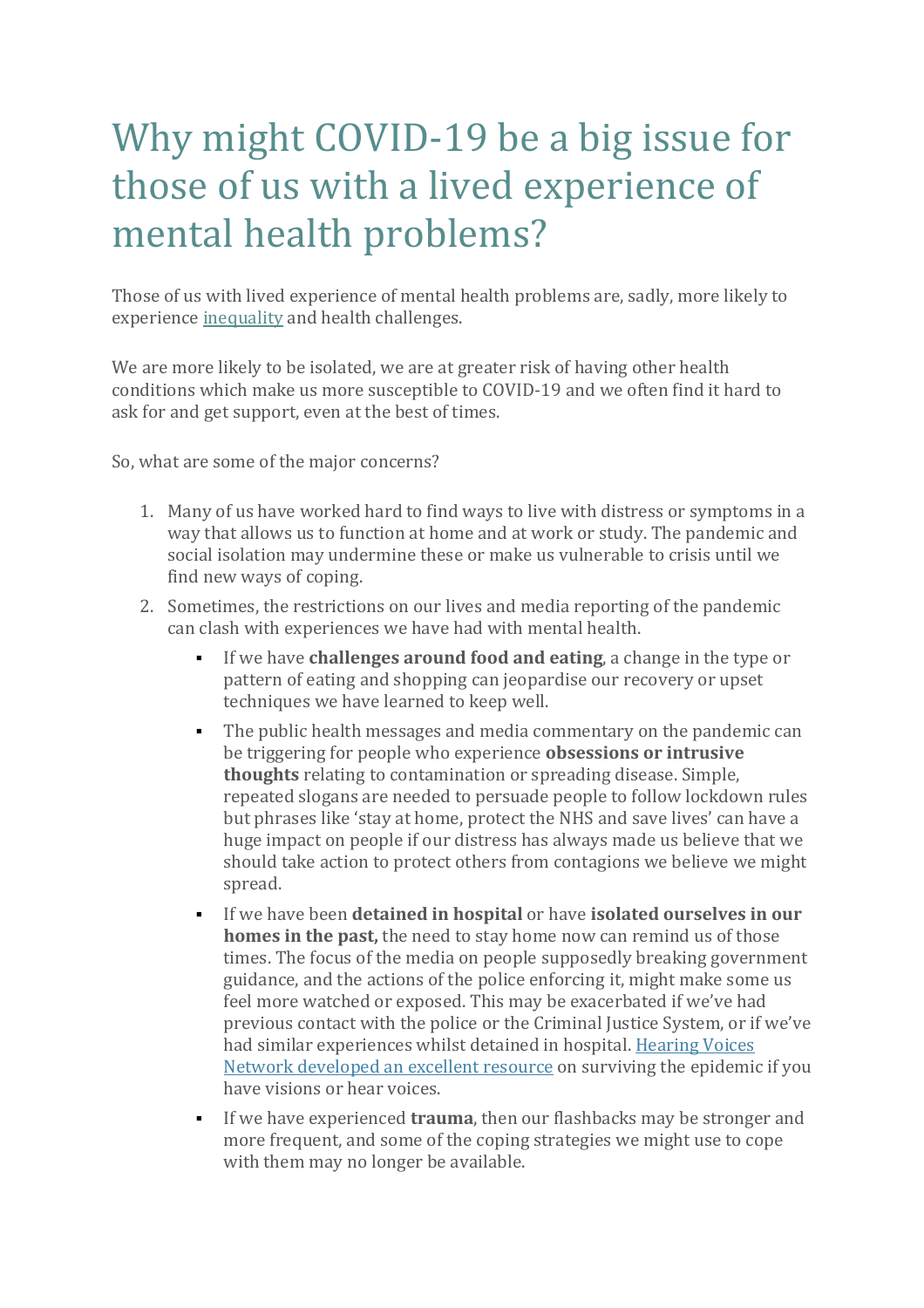- Similarly, if we struggle with **self-harm** or **substance misuse**, it can be hard to resist urges. We may feel that A&E is no longer an option for emergency treatment – though it is. We may be worried about the risks of abrupt withdrawal from drugs or alcohol.
- We may **not be able to access our usual support network**, see friends, or go to our peer support/self-help group. It may be that home is not a safe place.
- 3. Services are under pressure and the professional relationships that are often key to our lives are changing at the moment. Our support may have changed, and we may be unable to see familiar support staff. We may also be worried about accessing medication.
- 4. A lot of services and support have moved online or over the phone and we may not be comfortable with this kind of support. Some people find video calls disorientating, or do not like speaking on or answering the phone. Others may not be confident around the technology. It's important to acknowledge that while online, phone or text support can be great for some people, it doesn't work for everyone. There are some people who prefer face-to-face and they might struggle more at the moment because this is far less available.
- 5. We may feel that our concerns, or any deterioration in our mental health, make us an additional burden on our loved ones, our support system, and the NHS. There have been confusing messages in the media about this, and who 'deserves' care, and we might understandably be worried that A&E and emergency services may not be available if things reach crisis point.

Whatever we feel, it is understandable, expected even, that this challenging period for the world will take a toll on us.

It's also a confusing time, because some of us might be coping better than anticipated. We may feel comfortable in 'crisis mode' or be used to being isolated or getting limited support, so this doesn't feel too different, yet.

# What steps could we try to take to look after our mental health at the moment?

There are lots of mental health tips being shared at the moment, many of which are useful for those of us with mental health problems.

That said, some suggestions can also seem overwhelming or out of reach - financially or socially. Things like taking on new hobbies, cooking new things or paying for expensive deliveries or subscriptions.

A lot of this advice might seem more aimed at people who don't normally struggle with their mental health, so might seem simple, or just not intended for us.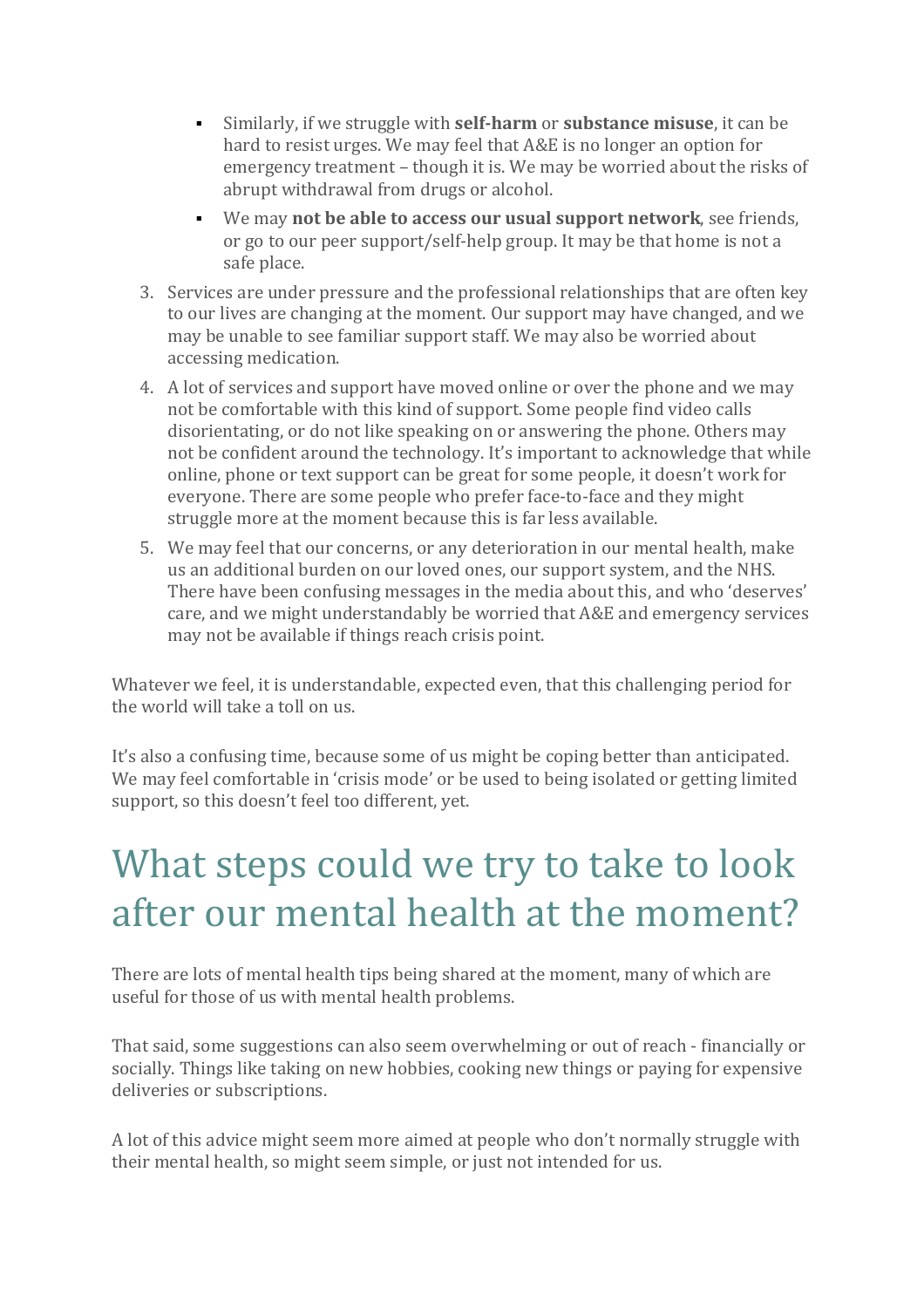The ideas below are intended to give a start. Whatever we can manage, and that feels OK, is good enough.

#### **1. Try to do the basics when you can**

Eating, sleeping, moving (either inside or outside) and making sure we keep hydrated are the building blocks of life, and are important to our mental health – but they can seem overwhelming at a time like this.

If you can keep your routine, or establish a new one, it may be easier to keep well. This is not easy to do. Writing a routine down at first may help.

#### **2.** Try to accept that you are worthy of support

It's hard to ask for help and it can be hard to believe that you are worthy of people's time. It's can also be hard to believe that you have things to offer.

**You are worthy of support.** Try to be kind to yourself. Self-compassion is always  $important$  – though it may be hard.

Health services such as your GP and pharmacy are still operating. Even under pressure, they are still there to help, whether it's with your mental or physical health. Don't suffer in silence or ignore early warning signs that might prevent a crisis.

### **3.** Try to make a plan with your support team and professionals

If you have support from mental health services or other organisations, ask them how things are changing during the epidemic.

Mental health staff face the same pressures as other NHS teams, with staff absence and a need to work out new ways to work. Even so, they are still there.

Try to ask for what you need, if you can. If you don't feel able to explain difficulties, see if a friend or family member can help explain, or try writing it down.

If things do need to change and that is difficult for you, give the new way a chance  $-$  it might be OK.

Speak to your pharmacist or GP about prescriptions and blood tests. If you have to speak with other agencies, like the DWP (Department for Work and Pensions) or your landlord or banks, remember you can get advice about your rights from a range of sources.

# **4. Try to build a circle of support**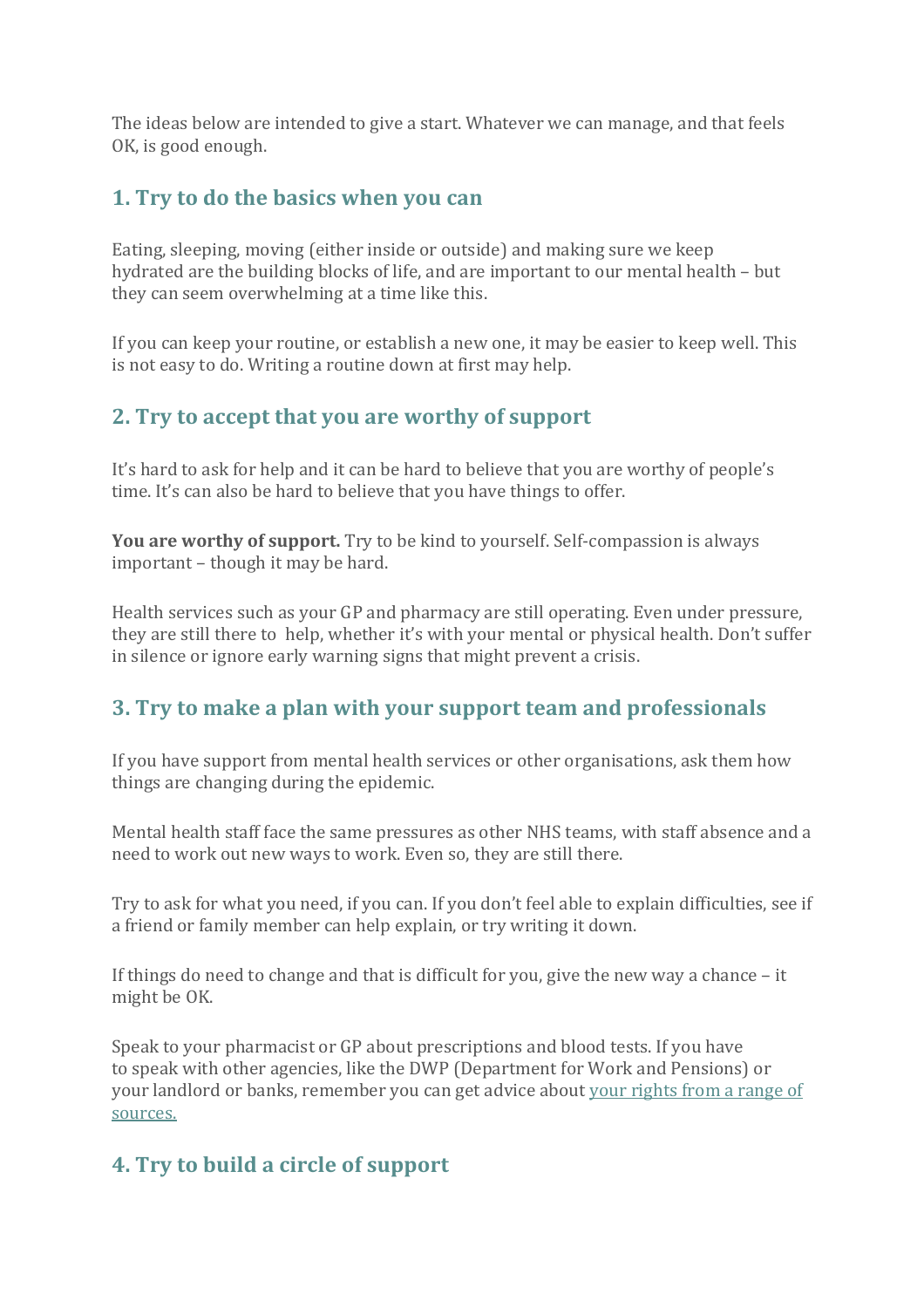A circle of support is a group of people and tools that you gather around you for when times are hard. This may be practical or emotional support (like someone to look after you or your pet if you are unwell, someone who could do your shopping if you feel unable to, or a friend to send you a text each morning to check you are up). A circle of support can be in person or via digital means.

## **5.** Try to build and maintain connections, even when it seems hard

Most of us need a balance of being on our own and being with others. Being forced to be on our own can be damaging, and connection with other people is so important to our mental health.

Being able to connect with people online or on the phone can be really helpful- but also overwhelming or confusing. It can take time to figure out how different apps or online tools work and which ones are right for you (if any).

Perhaps you've always known the value of online communities and are able to rely on peer support from online friends. If you have skills you could share, then consider doing that if you can.

## **6.** Try to lean on your experiences of coping in the past

If you've experienced mental health issues, there's a chance you've gone through periods where you've been isolated, withdrawn, or challenged. You might have surprised yourself in the past with what you've been able to cope with, even when it seemed too awful to contemplate. It's time to remember those times and use that learning.

You may have a plan, or even a box of things you know help when things are hard. If you don't and are feeling well at the moment this might be a good time to gather some things together.

You could include relaxation tracks or breathing exercises, diversions like colouring, music or video games, or doing something creative. You could even build a den or safe space in the house. There are now a lot of free events - theatre, virtual tours of museums and similar  $-$  so you may find something that interests you.

Try to do something nice for yourself every day and celebrate small wins – even if it's as simple as washing your hair or going outside for a walk.

### **7.** Try to express yourself – to others and in private

It can be hard to express the things we feel when times are hard. Getting it out can be helpful – whether we share or not. You could keep a private journal or blog, carry a notebook, or use social media or creative arts.